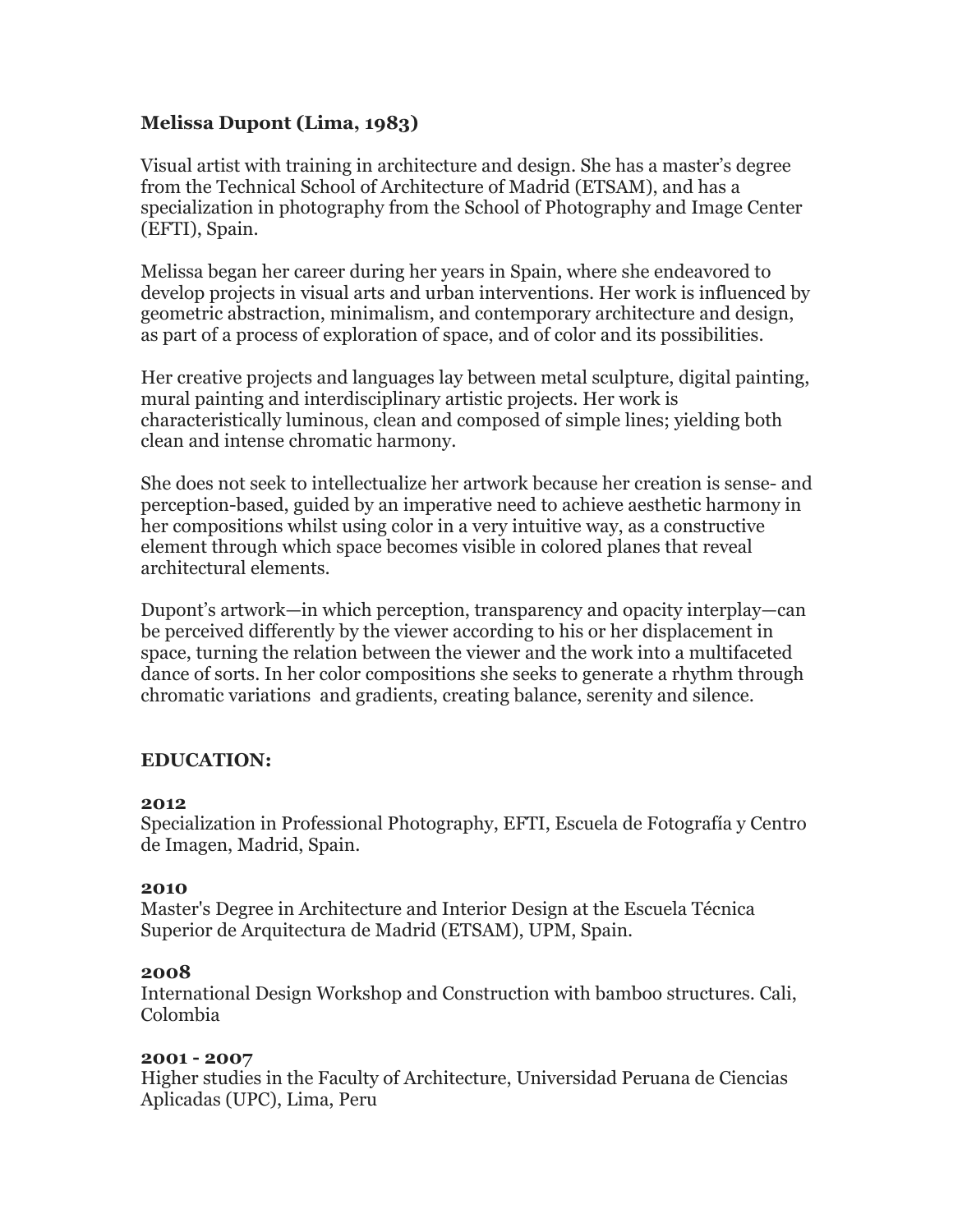### **2003**

Architecture and Landscaping Workshop at Oklahoma State University (OSU), Oklahoma, United States of America.

# **Solo Exhibitions:**

## **2017**

"Traslación", CEDE Galería, Lima, Peru.

## **Selected Group Exhibitions:**

### **2018**

"Horizonte Sensible", Art Lima GW - ArtPlaza, Hotel Casa República. Lima, Perú. "Vorágine", Centro Cultural Boulevard de Asia. Lima, Perú.

### **2017**

"Transversal", CEDE Galería. Lima, Perú "Experimentum Y", Centro Cultural Boulevard de Asia. Lima, Perú

#### **2016**

"Limited Edition", Centro Cultural Parra del Riego. Lima, Perú "Rado Star Prize", Galería Impakto. Lima Perú "Cohabitar" CEDE Galería. Lima, Perú "Night of Art" BBVA & USA Embassy. Lima, Perú "Arte en la playa", CEDE Galería, Lima, Perú.

## **2015**

"Lima Design Week" Centro Cultural Cori Wasi. Lima, Perú. "Night of Art" BBVA & USA Embassy. Lima Perú

## **2014**

"Adentro" Casa Decor. Madrid, Spain. "El secreto de María", Ephemeral Installation. Barrio de las Letras, Madrid, Spain.

## **2013**

"Hilum", Ephemeral Installation. Barrio de las Letras, Madrid, Spain (2013).

## **ART FAIRS**:

## **2018**

ARTLIMA, Gallery Weekend, Lima, Perú. PARC, Lima, Perú.